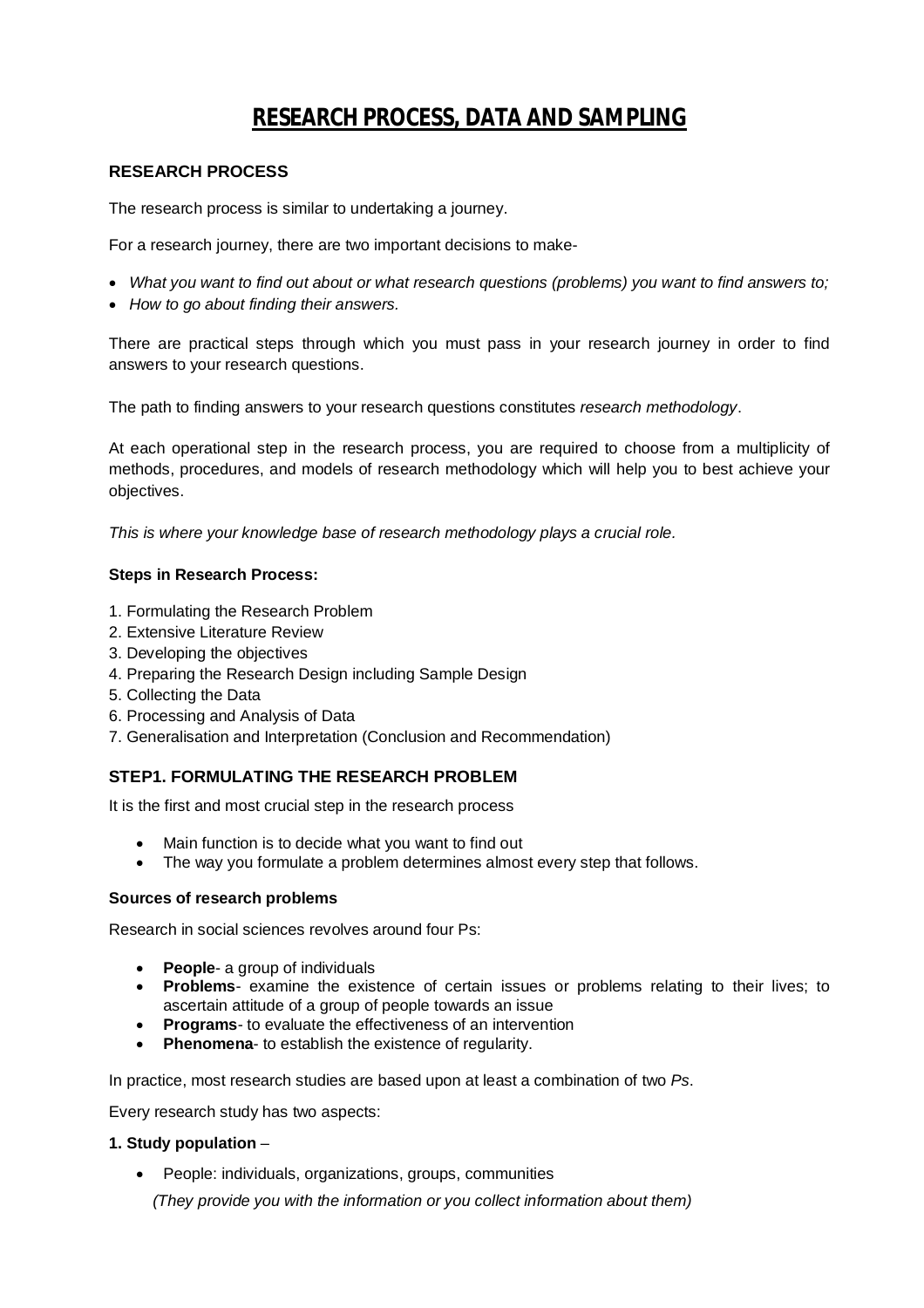#### **2. Subject area** –

- **Problems:** issues, situations, associations, needs, profiles
- **Program:** content, structure, outcomes, attributes, satisfaction, consumers, service providers, etc.
- **Phenomenon:** cause-and-effect relationships, the study of a phenomenon itself

*(Information that you need to collect to find answers to your research questions)*

*You can examine the professional field of your choice in the context of the four Ps in order to identify anything that looks interesting.*

#### **Considerations in selecting a research problem:**

These help to ensure that your study will remain manageable and that you will remain motivated.

- **1. Interest**: a research endeavour is usually time consuming, and involves hard work and possibly unforeseen problems. One should select a topic of great interest to sustain the required motivation.
- **2. Magnitude**: It is extremely important to select a topic that you can manage within the time and resources at your disposal. Narrow the topic down to something manageable, specific and clear.
- **3. Measurement of concepts**: Make sure that you are clear about the indicators and measurement of concepts (if used) in your study.
- **4. Level of expertise**: Make sure that you have an adequate level of expertise for the task you are proposing since you need to do the work yourself.
- **5. Relevance**: Ensure that your study adds to the existing body of knowledge, bridges current gaps and is useful in policy formulation. This will help you to sustain interest in the study.
- **6. Availability of data:** Before finalizing the topic, make sure that data are available.
- **7. Ethical issues**: How ethical issues can affect the study population and how ethical problems can be overcome should be thoroughly examined at the problem formulating stage.

#### **Steps in Formulation of a Research Problem:**

Working through these steps presupposes a reasonable level of knowledge in the broad subject area within which the study is to be undertaken. Without such knowledge, it is difficult to clearly and adequately 'dissect' a subject area.

- Step 1 Identify a broad field or subject area of interest to you.
- Step 2 Dissect the broad area into subareas.
- Step 3 Select what is of most interest to you.
- Step 4 Raise research questions.
- Step 5 Formulate objectives.
- Step 6 Assess your objectives.
- Step 7 Double check.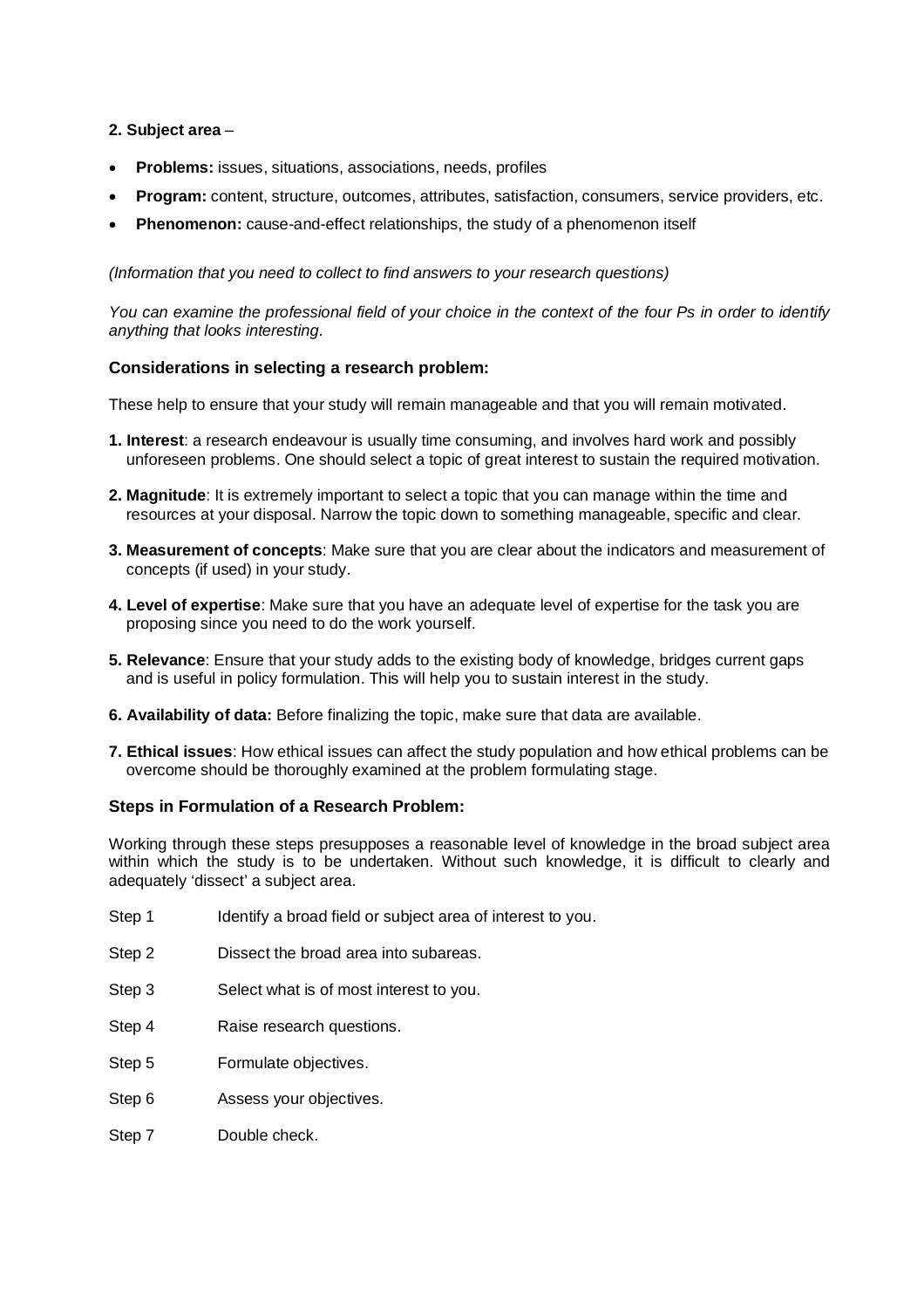So far we have focused on the basis of your study, the research problem. But every study in social sciences has a second element, the study population from whom the required information to find answers to your research questions is obtained.

As you narrow the research problem, similarly you need to decide very specifically who constitutes your study population, in order to select the appropriate respondents.

### **STEP 2. REVIEWING THE LITERATURE:**

- The essential preliminary task in order to acquaint yourself with the available body of knowledge in your area of interest.
- Literature review is an integral part of the entire research process and makes the valuable contribution to every operational step.
- Reviewing literature can be time-consuming, daunting and frustrating, but is also rewarding. Its functions are:
- 1. Bring clarity and focus to your research problem;
- 2. Improve your methodology;
- 3. Broaden your knowledge;
- 4. Contextualise your findings.

#### **Procedure for reviewing the literature:**

- 1. search for existing literature in your area of study
- 2. review the literature selected
- 3. develop a theoretical framework
- 4. develop a conceptual framework.

## **STEP 3 – THE FORMULATION OF OBJECTIVES:**

- Objectives are the goals you set out to attain in your study.
- They inform a reader what you want to attain through the study.
- It is extremely important to word them clearly and specifically.

## **Objectives should be listed under two headings:**

- 1. main objectives (aims);
- 2. Sub-objectives.
- The main objective is an overall statement of the thrust of your study. It is also a statement of the main associations and relationships that you seek to discover or establish.
- The sub-objectives are the specific aspects of the topic that you want to investigate within the main framework of your study.
- They should be numerically listed.
- Wording should clearly, completely and specifically communicate to your readers your intention.
- Each objective should contain only one aspect of the Study.
- Use action oriented words or verbs when writing objectives.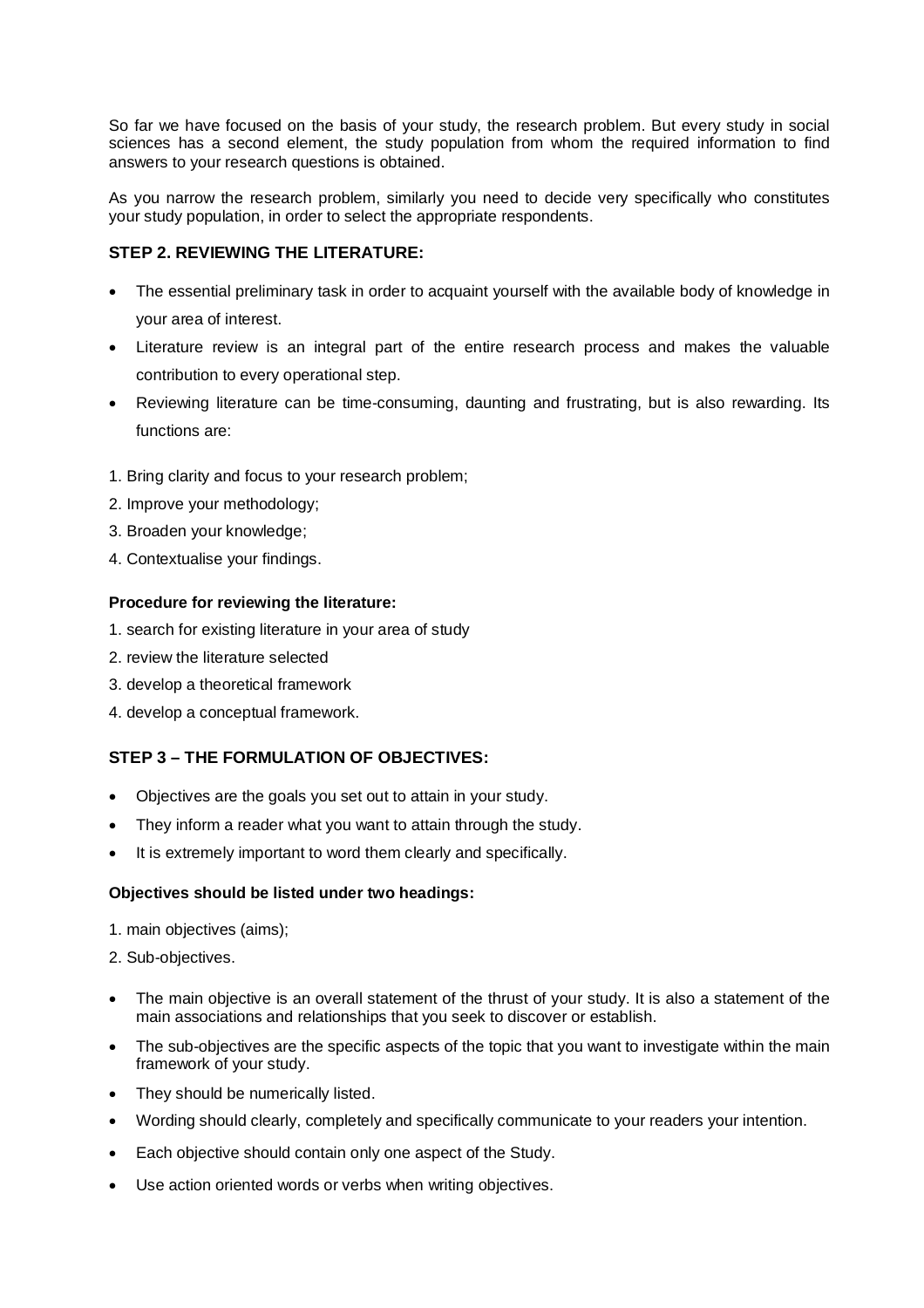#### **Identifying Variables:**

In a research study, it is important that the concepts used should be operationalised in measurable terms so that the extent of variations in respondents' understanding is reduced if not eliminated.

Techniques about how to operationalise concepts, and knowledge about variables, play an important role in reducing this variability.

Their knowledge, therefore, is important in 'fine tuning' your research problem.

For example:

- 'Jet Airways' is a perfect example of quality cabin service.
- Food in this restaurant is
- The middle class in India is getting more

*When people express these feelings or preferences, they do so on the basis of certain criteria in their minds. Their judgement is based upon indicators that lead them to conclude and express that opinion.*

These are judgements that require a sound basis on which to proclaim. This warrants the use of a measuring mechanism and it is in the process of measurement that knowledge about variables plays an important role.

#### **The definition of a variable:**

An image, perception or concept that can be measured – *hence capable of taking on different values– is called a variable.*

#### **The difference between a concept and a variable:**

Concepts are mental images or perceptions and therefore their meaning varies markedly from individual to individual.

A concept cannot be measured whereas a variable can be subjected to measurement by crude/refined or subjective/objective units of measurement.

It is therefore important for the concept to be converted into variables.

| Concept           | Variable                   |
|-------------------|----------------------------|
| e.g.              | e.a.                       |
| Excellent         | gender(male/female)        |
| High achiever     | age (x years y months)     |
| <b>Rich</b>       | weight (-kg)               |
| Satisfaction      | height (-cms)              |
| Domestic violence | religion (Catholic, Hindu) |
|                   | Income $(Rs$ --per year)   |

## **Types of DATA** (Measurement of Scales)

There are four types of data that may be gathered in social research, each one adding more to the next. Thus ordinal data is also nominal, and so on. A useful acronym to help remember this is NOIR (French for 'black').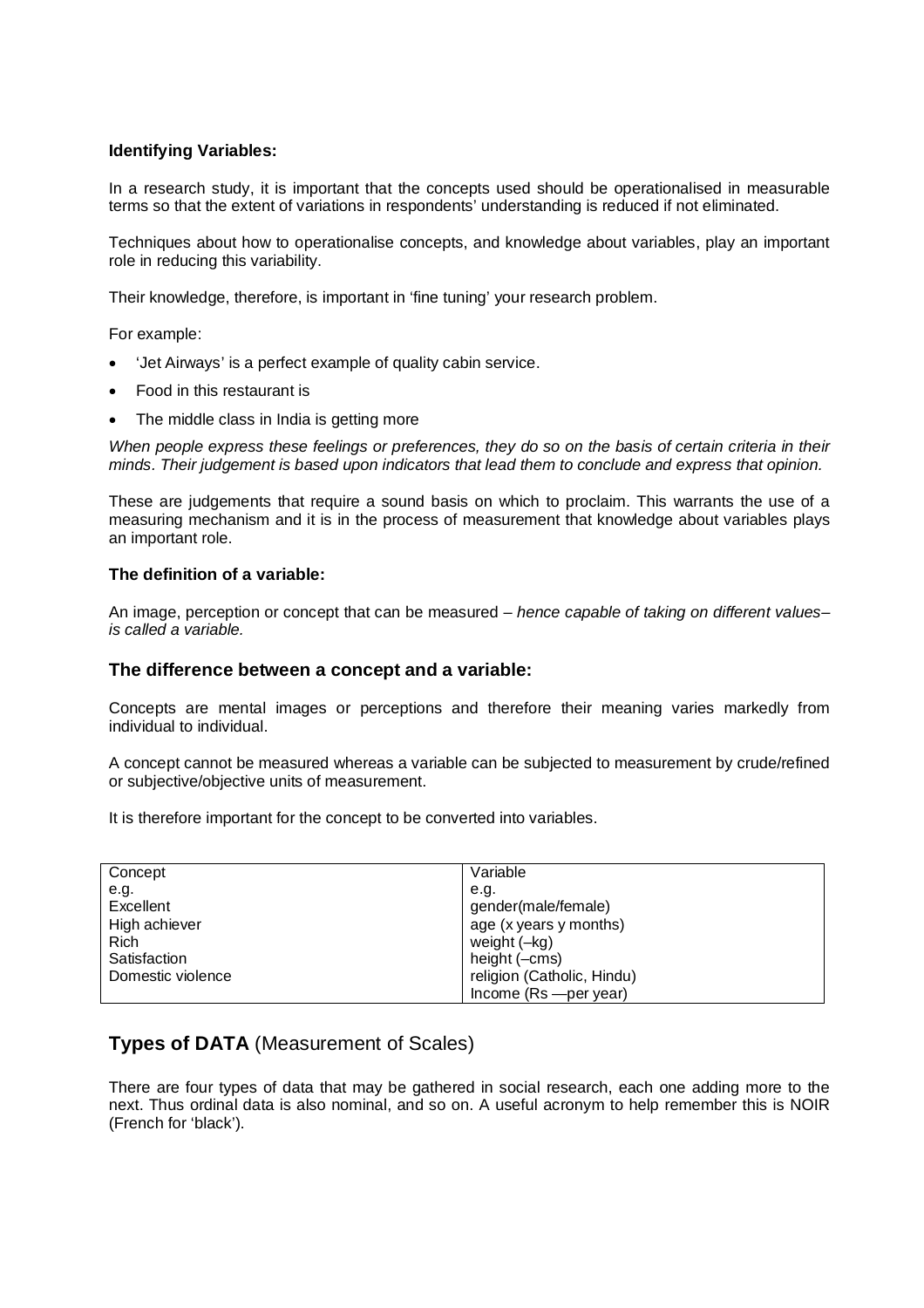## **Nominal Scale:**

A nominal scale enables the classification of individuals, objects or responses into subgroups based on a common/shared property or characteristic. A variable measured on a nominal scale may have one, two or more subcategories depending upon the extent of variation.

The sequence in which subgroups are listed makes no difference as there is no relationship among subgroups. Nominal items are usually categorical, in that they belong to a definable category, such as 'employees'.

### **Ordinal or Ranking Scale:**

Besides categorizing individuals, objects, responses or a property into subgroups on the basis of common characteristic, it ranks the subgroups in a certain order. *They are arranged either in ascending or descending order according to the extent a subcategory reflects the magnitude of variation in the variable.*

*For example*, 'income' can be measured either quantitatively (in rupees and paise) or qualitatively using subcategories 'above average', 'average' and 'below average'. *The 'distance' between these subcategories are not equal as there is no quantitative unit of measurement*. 'Socioeconomic status' and 'attitude' are other variables that can be measured on ordinal scale.

#### **Interval Scale:**

An interval scale has all the characteristics of an ordinal scale. In addition, it uses a unit of measurement with an arbitrary starting and terminating points.

For example,

Celsius scale: Fahrenheit scale: 0\*Cto100\*C 32\*Fto212\*F

Attitudinal scales:

10-20

21-30

31-40 etc

#### **Ratio Scale:**

A ratio scale has all the properties of nominal, ordinal and interval scales plus its own property: *the zero point of a ratio scale is fixed, which means it has a fixed starting point*. Since the difference between intervals is always measured from a zero point, this scale can be used for mathematical operations.

The measurement of variables like income, age, height, and weight are examples of this scale. A person who is 40 years old is *twice* as old as one who is 20 years old.

#### **Parametric vs. Non-parametric**

Interval and ratio data are parametric and are used with parametric tools in which distributions are predictable (and often Normal).

Nominal and ordinal data are non-parametric and do not assume any particular distribution. They are used with non-parametric tools such as the Histogram.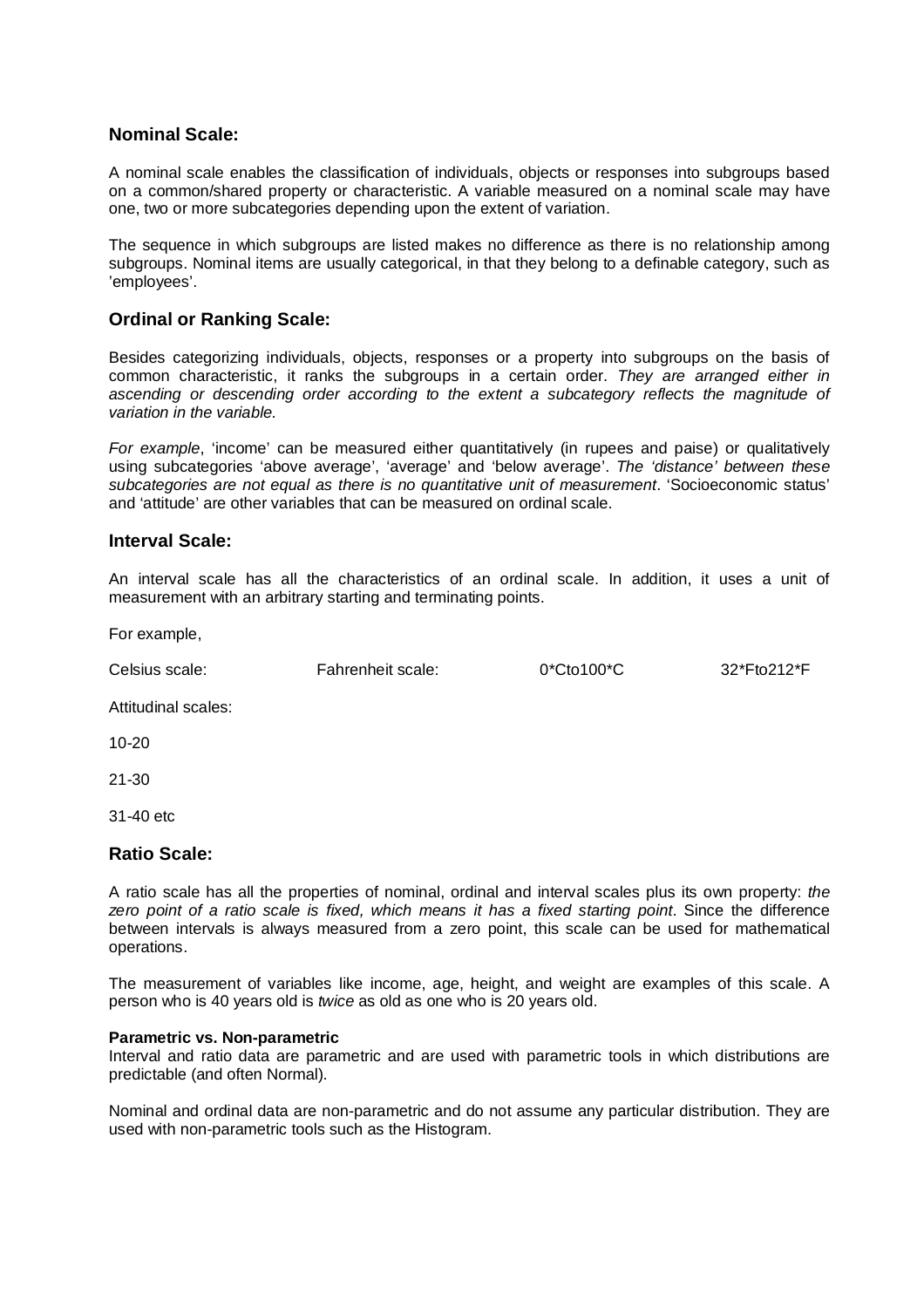## **Continuous and Discrete**

*Continuous measures* are measured along a continuous scale which can be divided into fractions, such as temperature. Continuous variables allow for infinitely fine sub-division, which means if you can measure sufficiently accurately, you can compare two items and determine the difference.

*Discrete variables* are measured across a set of fixed values, such as age in years (not microseconds). These are commonly used on arbitrary scales, such as scoring your level of happiness, although such scales can also be continuous.

## **STEP 4 – PREPARING THE RESEARCH DESIGN**

*The research design is the conceptual structure within which research would be conducted.*

The function of research design is to provide for the collection of relevant information with minimal expenditure of effort, time and money.

The preparation of research design, appropriate for a particular research problem, involves the consideration of the following:

- 1. Objectives of the research study.
- 2. Method of Data Collection to be adopted
- 3. Source of information—Sample Design
- 4. Tool for Data collection
- 5. Data Analysis– qualitative and quantitative
- **1. Objectives of the Research Study:** Objectives identified to answer the research questions have to

be listed making sure that they are:

- 1. numbered, and
- 2. the statement begins with an action verb.

#### **2. Methods of Data Collection:** There are two types of data

primary data — collected for the first time Secondary Data — those which have already been collected and analysed by someone else.

#### **METHODS OF PRIMARY DATA COLLECTION**

#### **OBSERVATION METHOD:**

Commonly used in behavioural sciences

It is the gathering of primary data by investigator's own direct observation of relevant *people, actions and situations* without asking from the respondent.

e.g.

- *A hotel chain sends observers posing as guests into its coffee shop to check on cleanliness and customer service.*
- *A food service operator sends researchers into competing restaurants to learn menu items prices, check portion sizes and consistency and observe point-of purchase merchandising.*

Observation can yield information which people are normally *unwilling or unable to provide*.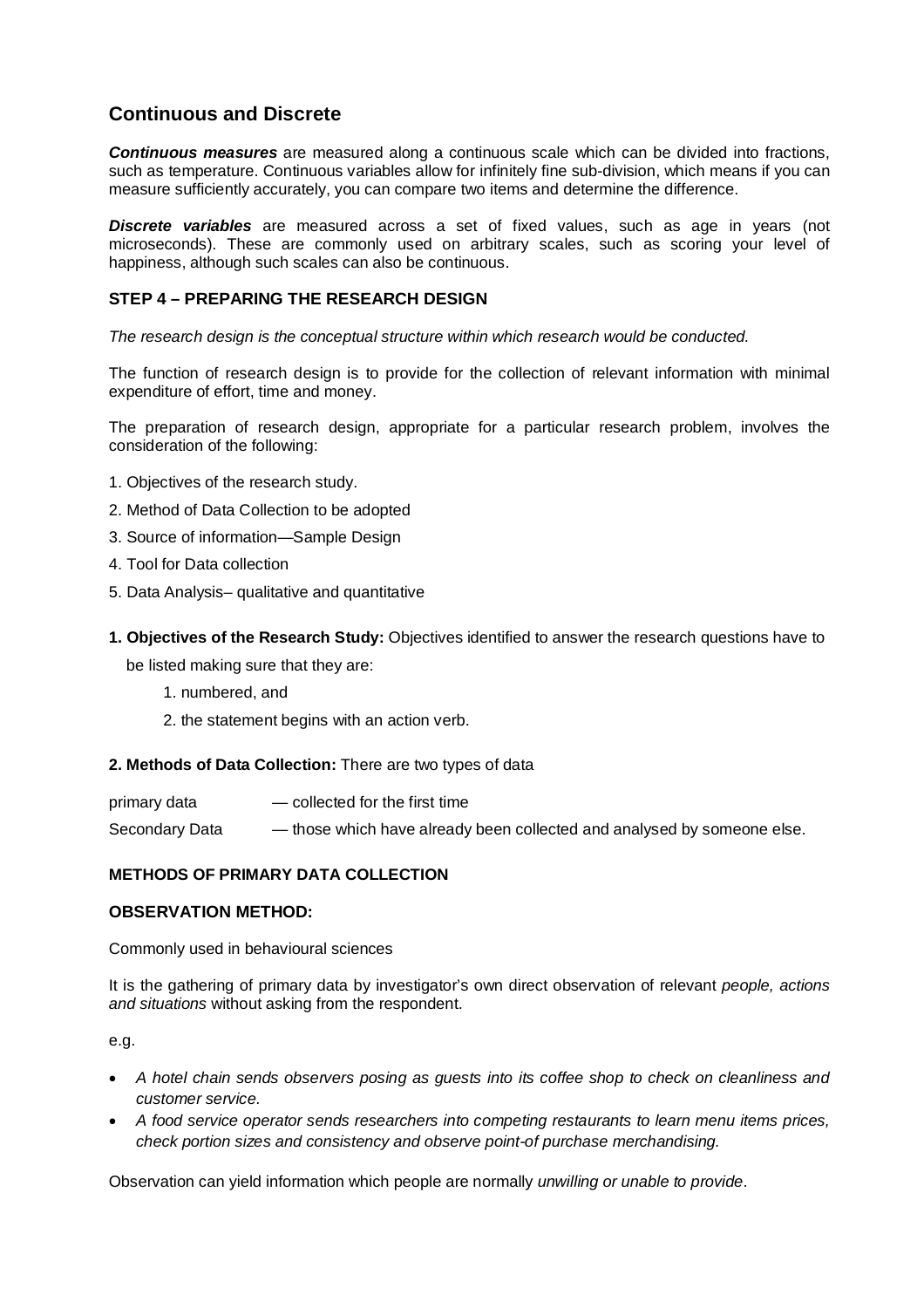## **SURVEY METHOD**

Survey Method Approach is most suited for gathering descriptive information.

*Structured Survevs* use formal lists of questions asked of all respondents in the same way.

*Unstructured Surveys* let the interviewer probe respondents and guide the interview according to their answers.

#### **Survey research may be Direct or Indirect.**

**Direct Approach:** The researcher asks direct questions about behaviours and thoughts. e.g. Why don't you eat at MacDonalds?

*Indirect Approach:* The researcher might ask: "What kind of people eat at MacDonald's?"

From the response, the researcher may be able to discover why the consumer avoids MacDonald's. It may suggest factors of which the consumer is not consciously aware.

## **CONTACT METHODS:**

Information may be collected by

- Mail
- **Telephone**
- Personal interview

#### **Mail Questionnaires:**

#### *Advantages:*

- Can be used to collect large amounts of information at a low cost per respondent.
- Respondents may give more honest answers to personal questions on a mail questionnaire.
- No interviewer is involved to bias the respondent's answers.
- Convenient for respondent's who can answer when they have time.
- Good way to reach people who often travel.

#### *Limitations:*

- not flexible
- take longer to complete than telephone or personal interview
- response rate is often very low
- Researcher has no control over who answers.

#### **Telephone Interviewing:**

- quick method
- more flexible as interviewer can explain questions not understood by the respondent
- depending on respondent's answer they can skip some Qs and probe more on others
- allows greater sample control
- response rate tends to be higher than mail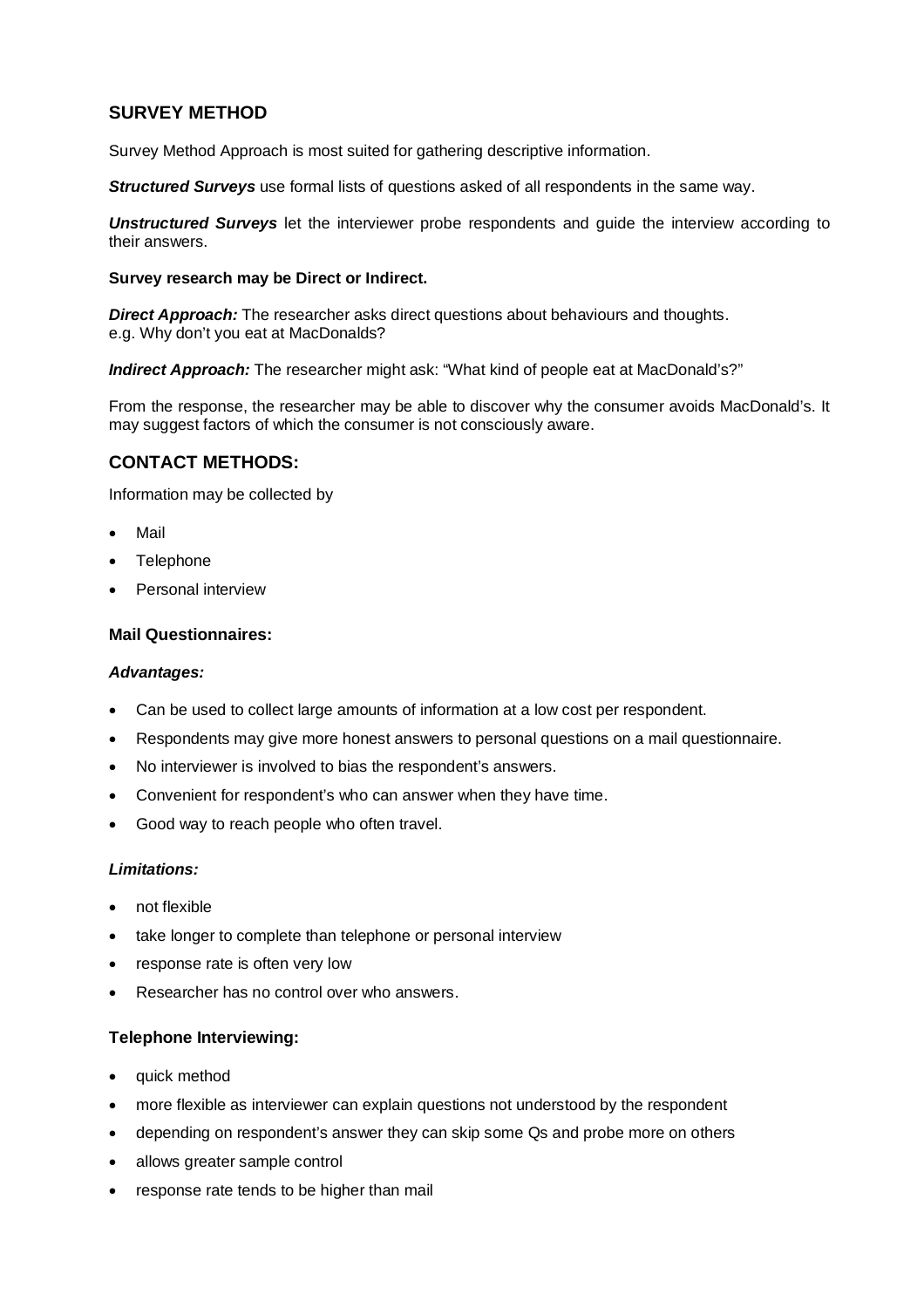#### *Drawbacks:*

- Cost per respondent higher
- Some people may not want to discuss personal Qs with interviewer
- Interviewer's manner of speaking may affect the respondent's answers
- Different interviewers may interpret and record response in a variety of ways
- under time pressure, data may be entered without actually interviewing

## **Personal Interviewing:**

It is very flexible and can be used to collect large amounts of information. Trained interviewers are can hold the respondent's attention and are available to clarify difficult questions. They can guide interviews, explore issues, and probe as the situation requires. Personal interview can be used in any type of questionnaire and can be conducted fairly quickly. Interviewers can also show actual products, advertisements, packages and observe and record their reactions and behavior.

### *This takes two forms-*

| Individual |   | Intercept interviewing   |
|------------|---|--------------------------|
| Group      | _ | Focus Group Interviewing |

## **Intercept interviewing:**

- Widely used in tourism research.
- Allows researcher to reach known people in a short period of time.
- only method of reaching people whose names and addresses are unknown
- Involves talking to people at homes, offices, on the street, or in shopping malls.
- interviewer must gain the interviewee's cooperation
- time involved may range from a few minutes to several hours( for longer surveys compensation may be offered)
- involves the use of judgmental sampling e. interviewer has guidelines as to whom to "intercept", such as 25% under age 20 and 75% over age 60

#### *Drawbacks:*

- Room for error and bias on the part of the interviewer who may not be able to correctly judge age, race etc.
- The interviewer may be uncomfortable talking to certain ethnic or age groups.

## **Focus Group Interviewing:**

It is rapidly becoming one of the major research tools to understand people's thoughts and feelings.

It is usually conducted by inviting six to ten people to gather for a few hours with a trained moderator to talk about a product, service or organization. The meeting is held in a pleasant place, and refreshments are served to create a relaxed environment.

The moderator needs objectivity, knowledge of the subject and industry, and some understanding of group and consumer behavior.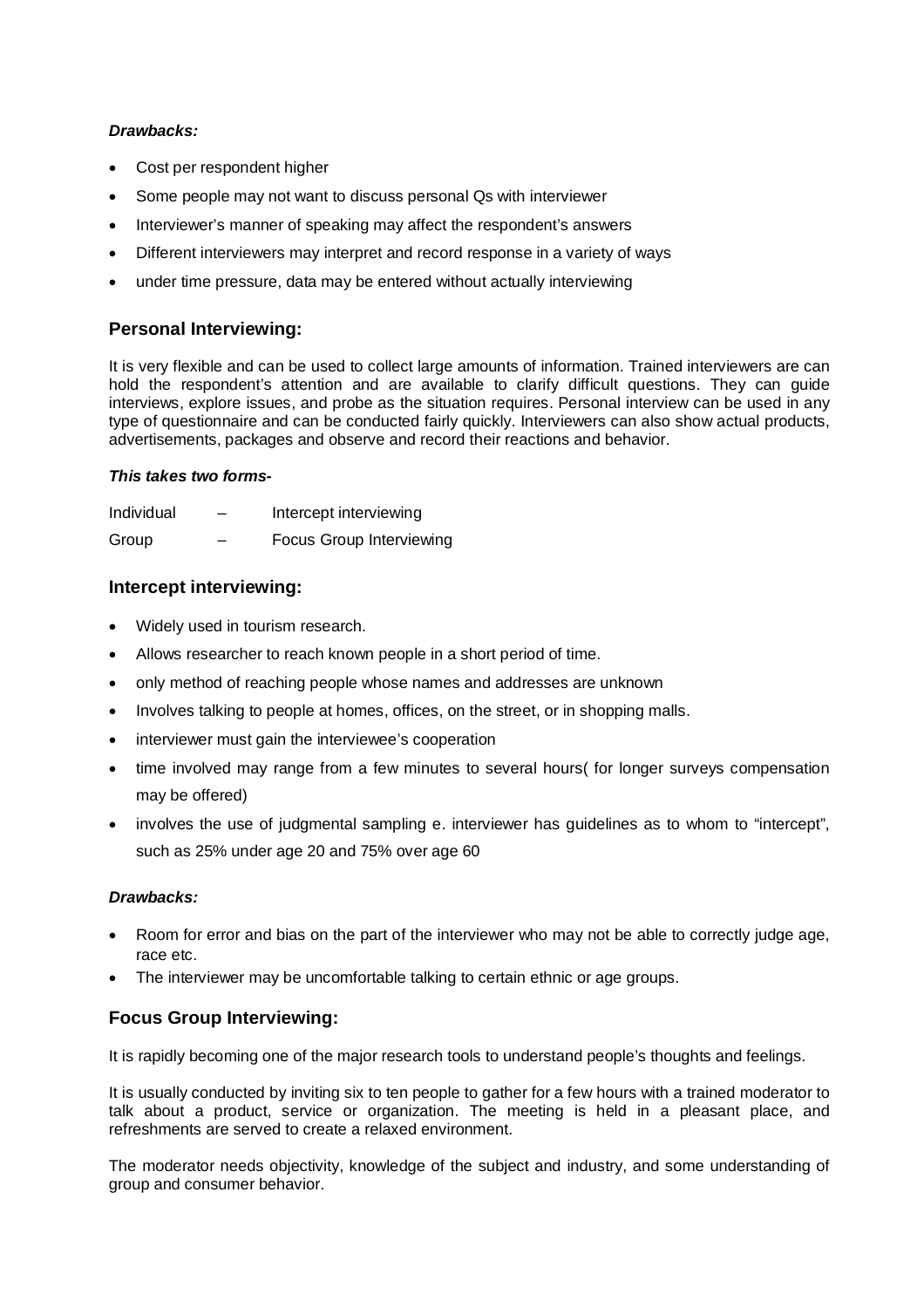The moderator starts with a broad question before moving to more specific issues, encouraging open and easy discussion to bring out true feelings and thoughts.

At the same time, the interviewer focuses the discussion, hence the name *focus group interviewing*.

#### *Drawbacks:*

- Cost: may cost more than telephone survey
- Sampling: group interview studies keep small sample size to keep time and cost down, therefore it may be difficult to generalize from the results.

## **EXPERIMENTAL METHOD**

Also called *Empirical Research* or *Cause and Effect Method*, it is a data-based research, coming up with conclusions which are capable of being verified by observation or experiment.

Experimental research is appropriate when a proof is sought that certain variables affect other variables in some way.

*e.g.*

- *Tenderisers (independent variable) affect cooking time and texture of meat( dependent variable).*
- *The effect of substituting one ingredient in whole or in part for another such as soya flour to flour for making high protein bread.*
- *Develop recipes to use products*.

## **DETERMINING SAMPLE DESIGN**

Researchers usually draw conclusions about large groups by taking a sample.

*A Sample is a segment of the population selected to represent the population as a whole*. Ideally, the sample should be representative and allow the researcher to make accurate estimates of the thoughts and behaviour of the larger population.

Designing the sample calls for three decisions:

*Who* will be surveyed? (The *Sample*)

 The researcher must determine what type of information is needed and who is most likely to have it.

*How many people will be surveyed? (Sample Size)*

Large samples give more reliable results than small samples. However, it is not necessary to sample the entire target population.

*How should the sample be chosen? (Sampling)*

- Sample members may be chosen *at random* from the entire population (*probability sampling*)
- The researcher might *select people who are easier* to obtain information from (*non probability sampling*)

*The needs of the research project will determine which method is most effective*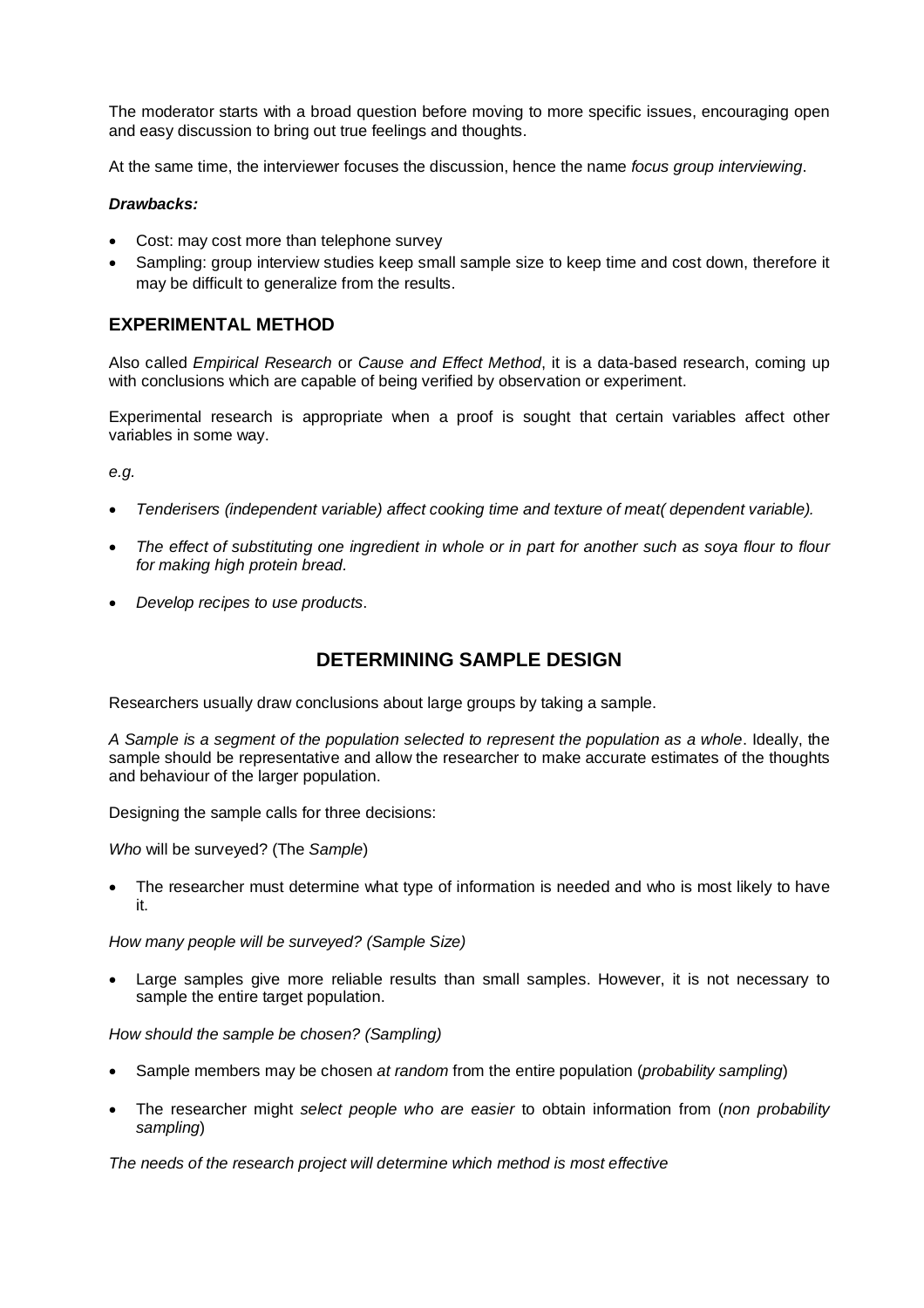## **Types of Sampling**

#### **1. Probability sampling**

**Simple random sampling:** Every member of the population has a known and equal chance of being selected.

**Stratified random sampling:** Population is divided into mutually exclusive (heterogeneous) groups (strata) then random sampling is drawn from each group (stratum).

*Systematic sampling:* Systematic sampling is a technique for creating a random probability sample in which each piece of data is chosen at a fixed interval for inclusion in the sample.

*Cluster (area) sample:* The population is divided into mutually exclusive groups such as blocks, and the researcher draws a sample of the group to interview.

### **2. Non-probability sampling**

**Convenience sampling:** The researcher selects the easiest population members from which to obtain information.

*Judgement sampling:* The researcher uses his/her judgment to select population members who are good prospects for accurate information.

*Quota sampling:* The researcher finds and interviews a prescribed number of people in each of several categories.

**Snowball Sampling:** A strategy used to gather a sample for a research study, in which study participants give the researcher referrals to other individuals who fit the study criteria. Snowball samples cannot be generalized to the population because they are not selected randomly.

#### **TOOL FOR DATA COLLECTION (RESEARCH INSTRUMENTS)**

The construction of a research instrument or tool for data collection is the most important of a research project because anything you say by way of findings or conclusions is based on the type of information you collect, and the data you collect is entirely dependent upon the questions that you ask of your respondents. The famous saying about computers- "garbage in garbage out"- is also applicable for data collection. *The research tool provides the input into a study and therefore the quality and validity of the output (the findings), are solely dependent it.*

#### *Guidelines to Construct a Research Tool:*

*The underlying principle behind the guidelines suggested below is to ensure the validity of instrument by making sure that your questions relate to the objectives of your study.*

*Step I: Clearly define and individually list all the specific objectives or research Questions for your study.*

*Step II: For each objective or research questions, list all the associated questions That you want to answer through your study.*

*Step III: Take each research question listed in step II and list the information Required to answer it.*

*Step IV: Formulate question(s) to obtain this information.*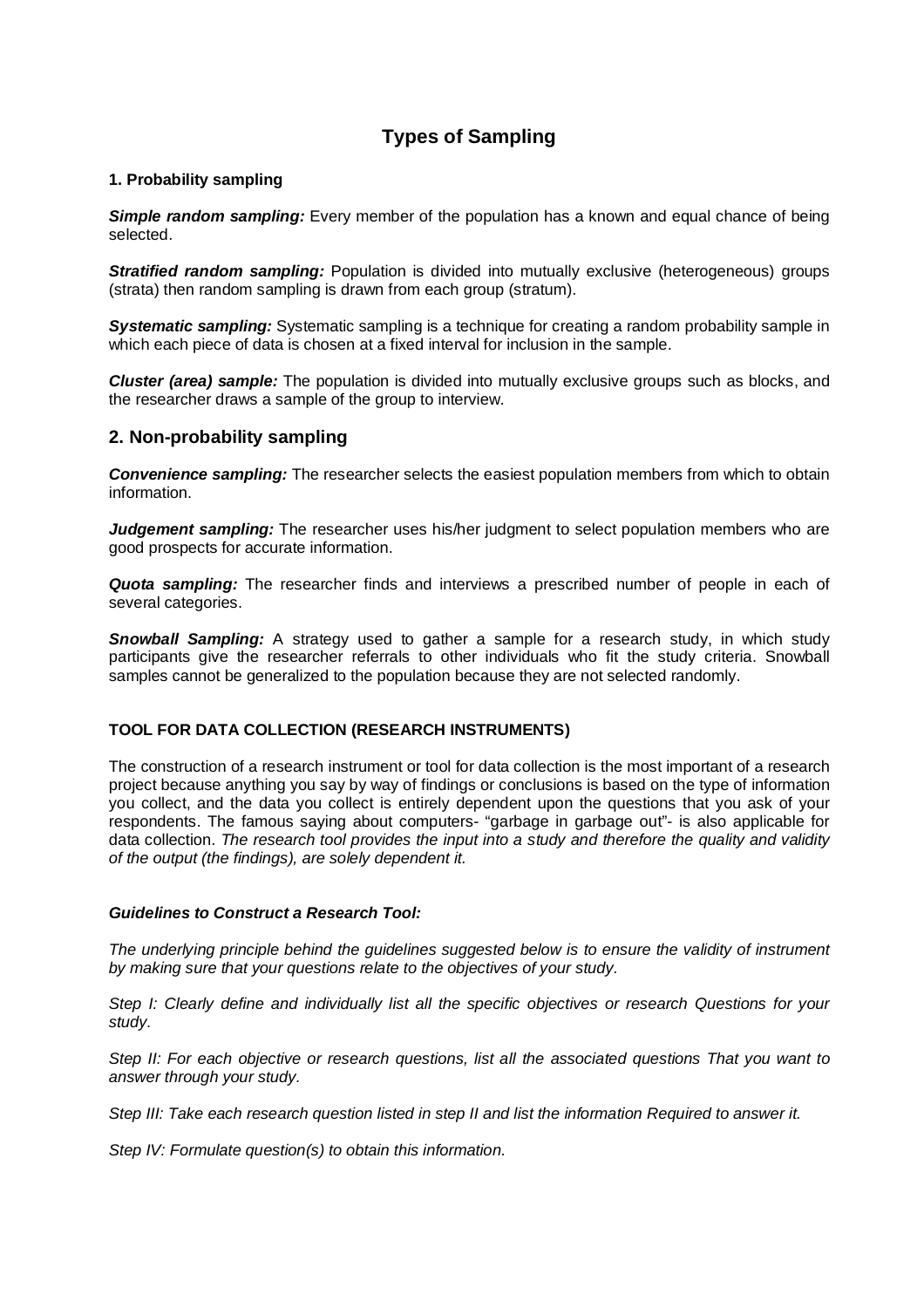## **Questionnaire:**

Structured surveys/ interviews employ the use of a questionnaire.

*A questionnaire consists of a set of questions presented to a respondent for answers. The respondents read the questions, interpret what is expected and then write down the answers themselves.*

It is called an *Interview Schedule when the researcher asks the questions (and if necessary, explain them) and record the respondent's reply on the interview schedule.*

Because there are many ways to ask questions, the questionnaire is very flexible. A questionnaire should be developed and tested carefully before being used on a large scale.

There are three basic types of questionnaire:

- Closed-ended
- Open-ended
- Combination of both

#### **1. Closed-ended Questionnaire:**

- Closed-ended questions include all possible answers/prewritten response categories, and respondents are asked to choose among them. E.g. multiple choice questions, scale questions.
- Type of questions used to generate statistics in quantitative research.
- As these follow a set format, and most responses can be entered easily into a computer for ease of analysis, greater numbers can be distributed.

#### **2. Open-ended Questionnaire:**

- Open-ended questions allow respondents to answer in their own words.
- The questionnaire does not contain boxes to tick but instead leaves a blank section for the respondent to write in an answer.
- Whereas closed-ended questionnaires might be used to find out how many people use a ser openended questionnaires might be used to find out what people think about a service.
- As there are no standard answers to these questions, data analysis is more complex.
- As it is opinions which are sought rather than numbers, fewer questionnaires need to be distributed.

#### **3. Combination of both:**

-This way it is possible to find out how many people use a service and what they think of the service in the same form.

-Begins with a series of closed-ended questions, with boxes to tick or scales to rank, and the finish with a section of open-ended questions or more detailed response.

#### **STEP 5: COLLECTING DATA**

Having formulated the research problem, developed a study design, constructed a research instrument and selected a sample, you then collect the data from which you will draw inferences and conclusions from your study. Depending upon your plans, you might commence interviews, mail out a questionnaire, conduct experiments and/or make observations.